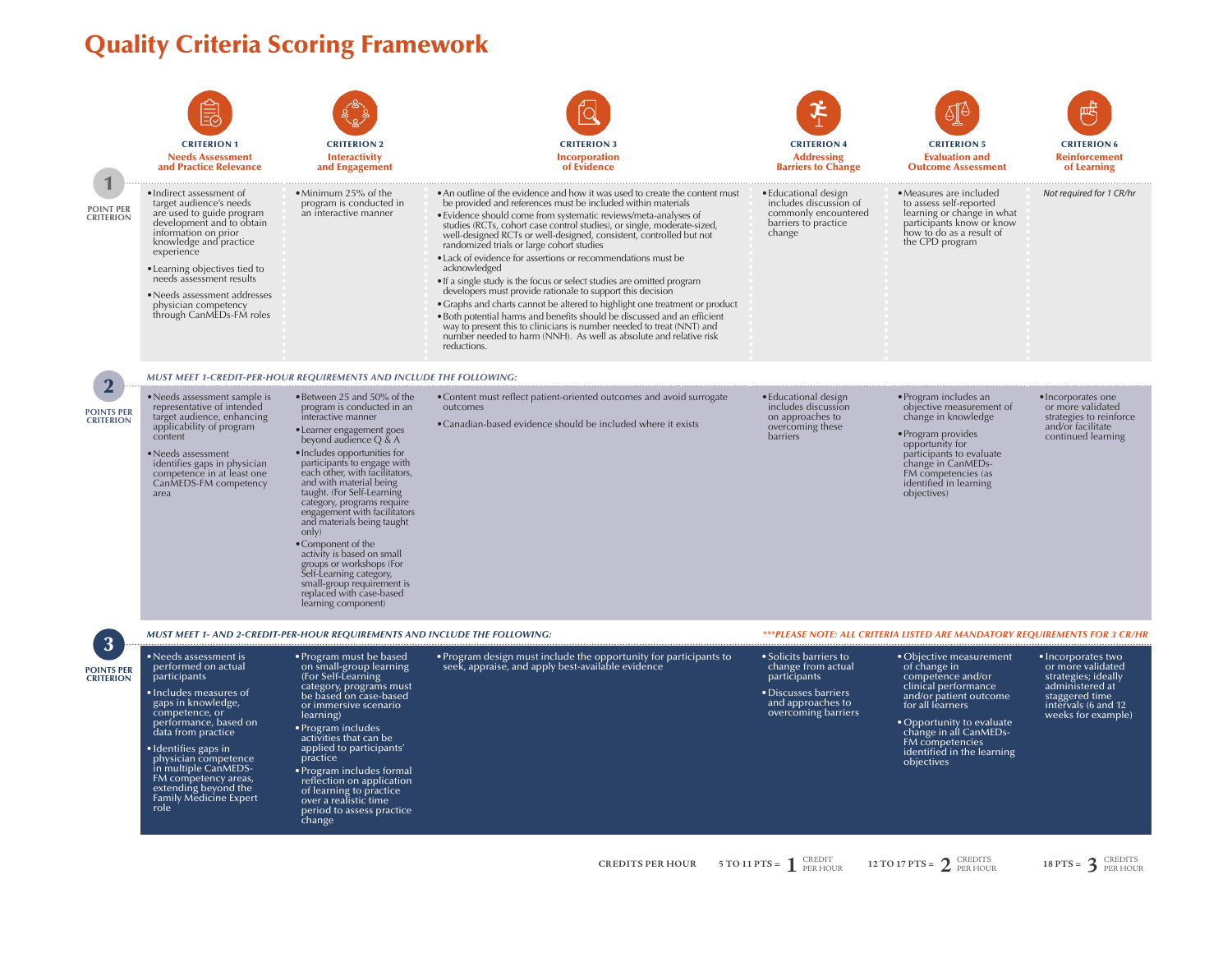## Quality Criteria Framework Tables



**quality criterion 1:**  Needs Assessment and Practice Relevance

| <b>CREDITS</b><br><b>PER HOUR</b>  | <b>CERTIFICATION REQUIREMENTS</b>                                                                                                                                                                                                                                                                                                                                                                            |
|------------------------------------|--------------------------------------------------------------------------------------------------------------------------------------------------------------------------------------------------------------------------------------------------------------------------------------------------------------------------------------------------------------------------------------------------------------|
|                                    | $\checkmark$ Indirect assessment of target audience needs are used to guide<br>program development and to obtain information on prior<br>knowledge and practice experience<br>$\checkmark$ Learning objectives are tied to needs assessment results<br>$\checkmark$ Needs assessment addresses physician competency through<br>CanMEDS-FM roles                                                              |
| 2 CREDITS<br>PER HOUR $=$<br>2 PTS | Must meet 1-credit-per-hour requirements and include the following:<br>$\checkmark$ Needs assessment sample is representative of intended target<br>audience enhancing applicability of program content<br>$\checkmark$ Needs assessment identifies gaps in physician competence in at<br>least one CanMEDS-FM competency area                                                                               |
| 3 CREDITS<br>PER HOUR $=$<br>3 PTS | Must meet 1- and 2-credit-per-hour requirements and include the following:<br>$\checkmark$ Needs assessment is performed on actual participants<br>$\checkmark$ Includes measures of gaps in knowledge, competence, or performance,<br>based on data from practice<br>✓ Identifies gaps in physician competence in multiple CanMEDS-FM<br>competency areas, extending beyond the Family Medicine Expert role |
|                                    | 5 TO 11 PTS = $\int_{\text{PER HOUR}}^{\text{CREDIT}}$<br>12 TO 17 PTS = $2_{PERHOUR}^C$<br>18 PTS = $3_{PERHOUR}^C$<br><b>CREDITS PER HOUR</b>                                                                                                                                                                                                                                                              |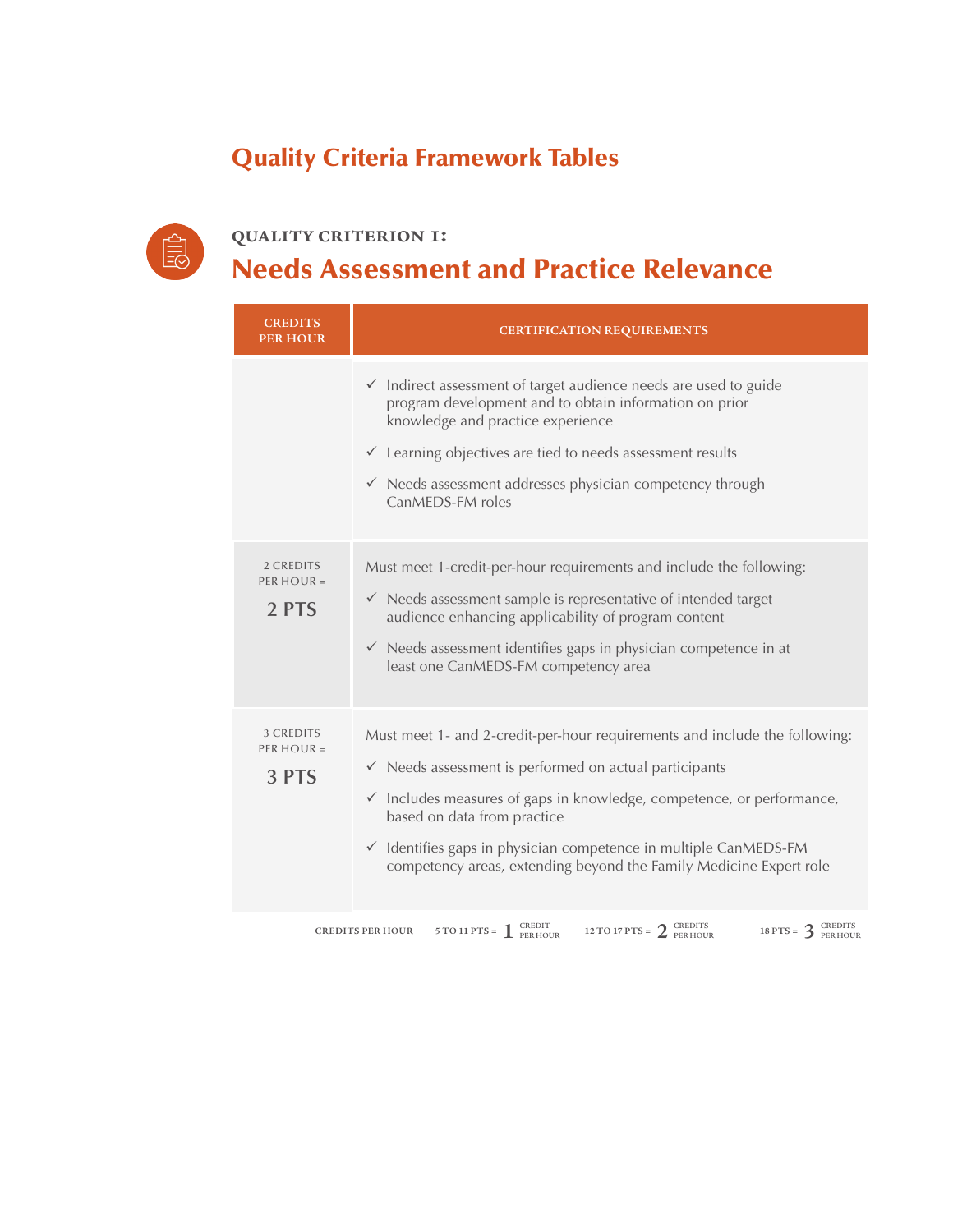

# **quality criterion 2:**  Interactivity and Engagement

| <b>CREDITS</b><br><b>PER HOUR</b>  | <b>CERTIFICATION REQUIREMENTS</b>                                                                                                                                                                                                                                                                                                                                                                                                                                                                                                                                                                                                                                                 |
|------------------------------------|-----------------------------------------------------------------------------------------------------------------------------------------------------------------------------------------------------------------------------------------------------------------------------------------------------------------------------------------------------------------------------------------------------------------------------------------------------------------------------------------------------------------------------------------------------------------------------------------------------------------------------------------------------------------------------------|
|                                    | $\checkmark$ Minimum of 25% of the program is conducted in an interactive manner                                                                                                                                                                                                                                                                                                                                                                                                                                                                                                                                                                                                  |
| 2 CREDITS<br>$PER HOUR =$<br>2 PTS | Must meet 1-credit-per-hour requirements and include the following:<br>$\checkmark$ Between 25 and 50% of the program is conducted in an interactive<br>manner<br>$\checkmark$ Learner engagement goes beyond audience Q & A<br>$\checkmark$ Includes opportunities for participants to engage with each other,<br>with facilitators, and with material being taught (For Self-Learning<br>category, programs require engagement with facilitators and<br>materials being taught only)<br>$\checkmark$ Component of the activity is based on small groups or<br>workshops (For Self-Learning category, small-group requirement<br>is replaced with case-based learning component) |
| 3 CREDITS<br>$PER HOUR =$<br>3 PTS | Must meet 1- and 2-credit-per-hour requirements and include the following:<br>$\checkmark$ Program must be based on small-group learning (For Self-Learning<br>category programs must be based on case-based or immersive scenario<br>learning)<br>$\checkmark$ Program includes activities that can be applied to participants' practice<br>$\checkmark$ Program includes formal reflection on application of learning to<br>practice over a realistic time period to assess practice change                                                                                                                                                                                     |

**12 TO 11 PTS =**  $\int_{\text{PER HOUR}}^{\text{CREDITS}} 12 \text{ TO 17 } \text{PTS} = 2 \text{ PER HOUR}$  **18 PTS =**  $\int_{\text{PER HOUR}}^{\text{CREDITS}} 18 \text{ PTS} = 3 \text{ PER HOUR}$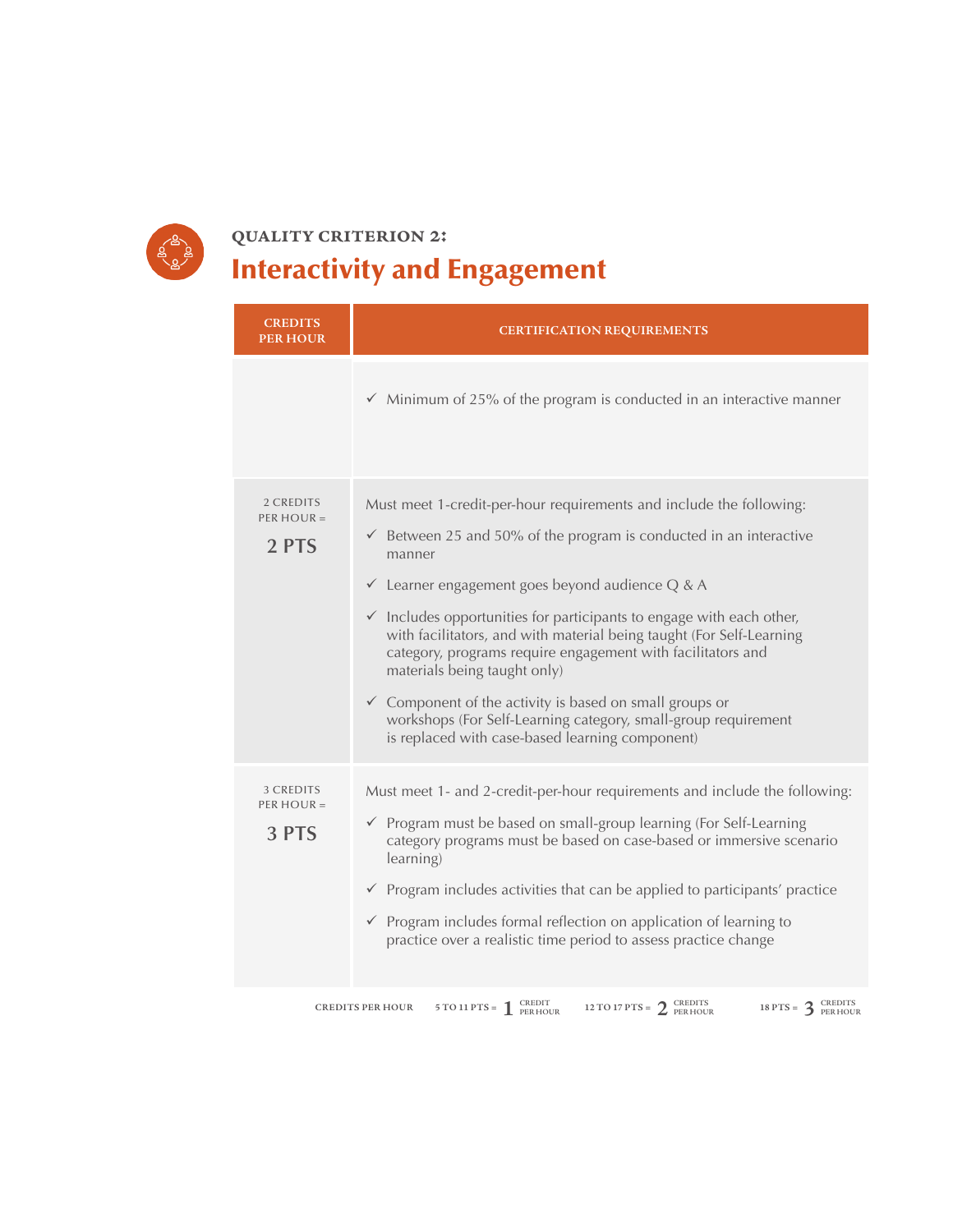

#### **quality criterion 3:**  Incorporation of Evidence

| <b>CREDITS</b><br><b>PER HOUR</b>  | <b>CERTIFICATION REQUIREMENTS</b>                                                                                                                                                                                                                                                                                                                                                                                                                                                                                                                                                                                                                                                                                                                                                                                                                                                                                                                                                                                                 |
|------------------------------------|-----------------------------------------------------------------------------------------------------------------------------------------------------------------------------------------------------------------------------------------------------------------------------------------------------------------------------------------------------------------------------------------------------------------------------------------------------------------------------------------------------------------------------------------------------------------------------------------------------------------------------------------------------------------------------------------------------------------------------------------------------------------------------------------------------------------------------------------------------------------------------------------------------------------------------------------------------------------------------------------------------------------------------------|
|                                    | $\checkmark$ An outline of the evidence and how it was used to create the content<br>must be provided and references must be included within materials<br>$\checkmark$ Evidence should come from systematic reviews/meta-analyses of<br>studies (RCTs, cohort case control studies) or single, moderate-sized,<br>well-designed RCTs or well-designed, consistent, controlled but not<br>randomized trials or large cohort studies<br>$\checkmark$ Lack of evidence for assertions or recommendations must be<br>acknowledged<br>$\checkmark$ If a single study is the focus or select studies are omitted program<br>developers must provide rationale to support this decision<br>$\checkmark$ Graphs and charts cannot be altered to highlight one treatment or<br>product<br>$\checkmark$ Both potential harms and benefits should be discussed and an efficient<br>way to present this to clinicians is number needed to treat (NNT) and<br>number needed to harm (NNH), as well as absolute and relative risk<br>reductions |
| 2 CREDITS<br>PER HOUR $=$<br>2 PTS | Must meet 1-credit-per-hour requirements and include the following:<br>$\checkmark$ Content must reflect patient-oriented outcomes and avoid surrogate<br>outcomes<br>$\checkmark$ Canadian-based evidence should be included where it exists<br>Must meet 1- and 2-credit-per-hour requirements and include the following:                                                                                                                                                                                                                                                                                                                                                                                                                                                                                                                                                                                                                                                                                                       |
|                                    | $\checkmark$ Program must include opportunity for participants to seek, appraise,<br>and apply best available evidence<br>5 TO 11 PTS = $\int_{PER HOUR}^{CREDIT}$<br>12 TO 17 PTS = $2$ CREDITS<br>18 PTS = $3_{PERHOUR}^C$<br><b>CREDITS PER HOUR</b>                                                                                                                                                                                                                                                                                                                                                                                                                                                                                                                                                                                                                                                                                                                                                                           |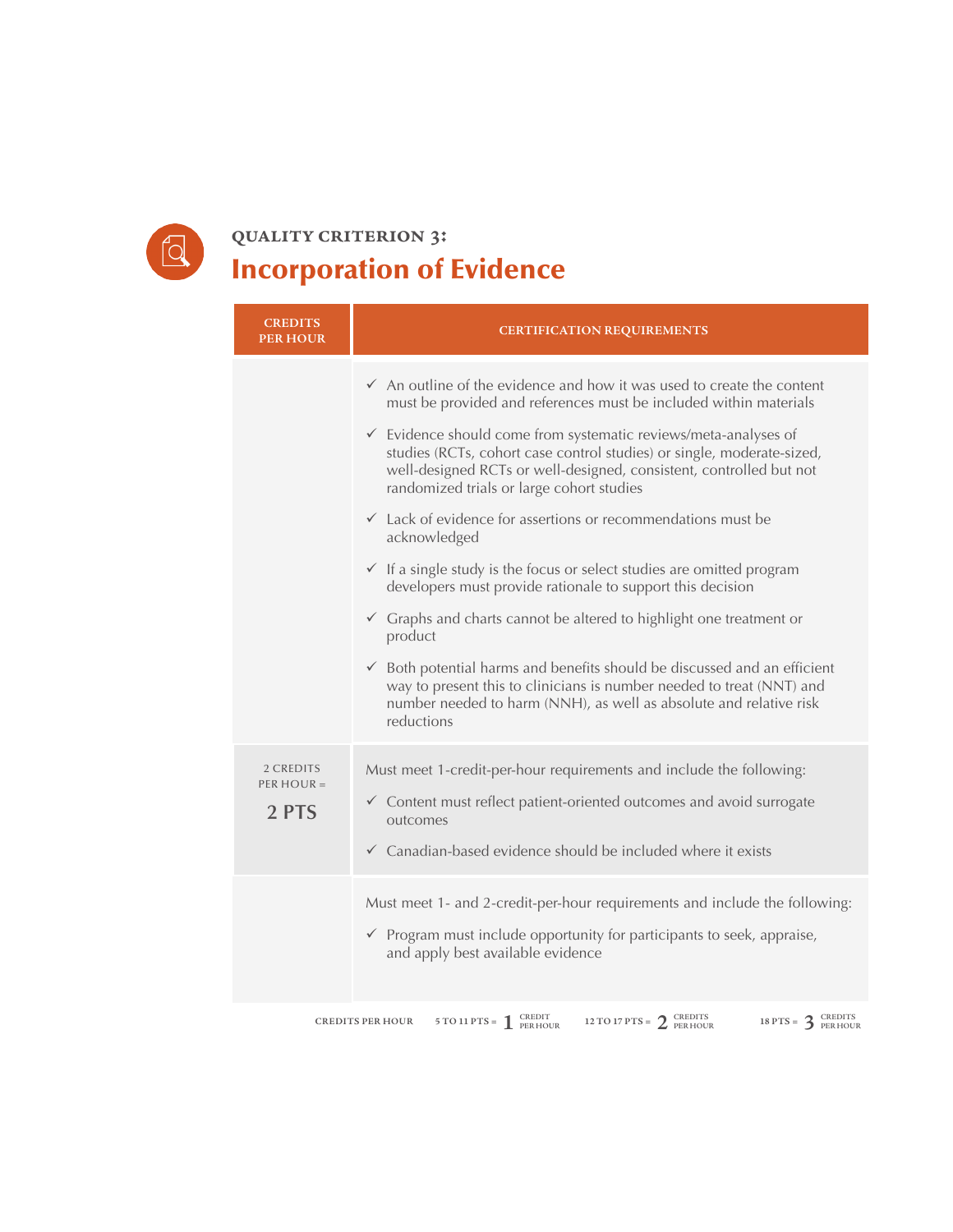

## **quality criterion 4:**  Addressing Barriers to Change

| <b>CREDITS</b><br><b>PER HOUR</b>  | <b>CERTIFICATION REQUIREMENTS</b>                                                                                                                                                                                        |  |  |
|------------------------------------|--------------------------------------------------------------------------------------------------------------------------------------------------------------------------------------------------------------------------|--|--|
|                                    |                                                                                                                                                                                                                          |  |  |
| 2 CREDITS<br>$PER HOUR =$<br>2 PTS | Must meet 1-credit-per-hour requirements and include the following:<br>$\checkmark$ Educational design includes discussion on approaches to<br>overcoming these barriers                                                 |  |  |
|                                    | Must meet 1- and 2-credit-per-hour requirements and include the following:<br>$\checkmark$ Solicits barriers to change from actual participants<br>$\checkmark$ Discusses barriers and approaches to overcoming barriers |  |  |
|                                    | 5 TO 11 PTS = $\int_{\text{PER HOUR}}^{\text{CREDIT}}$<br>12 TO 17 PTS = $2^{CREDITS}$<br>18 PTS = $3_{PERHOUR}^{\text{CREDITS}}$<br><b>CREDITS PER HOUR</b>                                                             |  |  |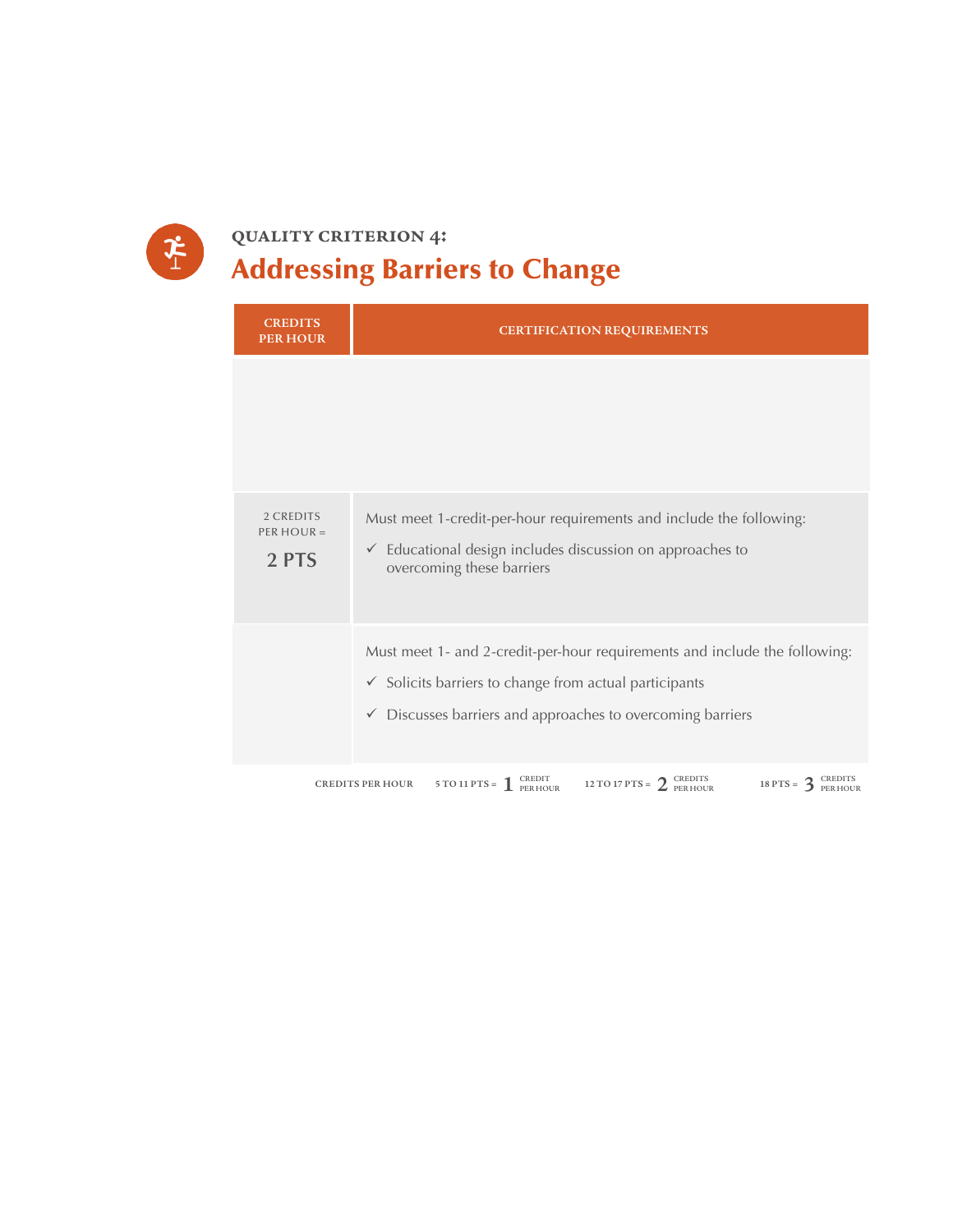

## **quality criterion 5:**  Evaluation and Outcome Assessment

| <b>CREDITS</b><br><b>PER HOUR</b>  | <b>CERTIFICATION REQUIREMENTS</b>                                                                                                                                                                                                                                                                                                      |
|------------------------------------|----------------------------------------------------------------------------------------------------------------------------------------------------------------------------------------------------------------------------------------------------------------------------------------------------------------------------------------|
|                                    | $\checkmark$ Measures are included to assess self-reported learning or change in<br>what participants know or know how to do as a result of the CPD<br>program                                                                                                                                                                         |
| 2 CREDITS<br>PER HOUR $=$<br>2 PTS | Must meet 1-credit-per-hour requirements and include the following:<br>$\checkmark$ Program includes an objective measurement of change in<br>knowledge<br>$\checkmark$ Program provides opportunity for participants to evaluate change in<br>CanMEDs-FM competencies (as identified in learning objectives)                          |
| 3 CREDITS<br>$PER HOUR =$<br>3 PTS | Must meet 1- and 2-credit-per-hour requirements and include the following:<br>$\checkmark$ Objective measurement of change in competence and/or clinical<br>performance and/or patient outcome for all learners<br>$\checkmark$ Opportunity to evaluate change in all CanMEDs-FM competencies<br>identified in the learning objectives |
|                                    | 5 TO 11 PTS = $\int_{\text{PER HOUR}}^{\text{CREDIT}}$<br>12 TO 17 PTS = $2_{PERHOUR}^C$<br>18 PTS = $3$ CREDITS<br>PER HOUR<br><b>CREDITS PER HOUR</b>                                                                                                                                                                                |